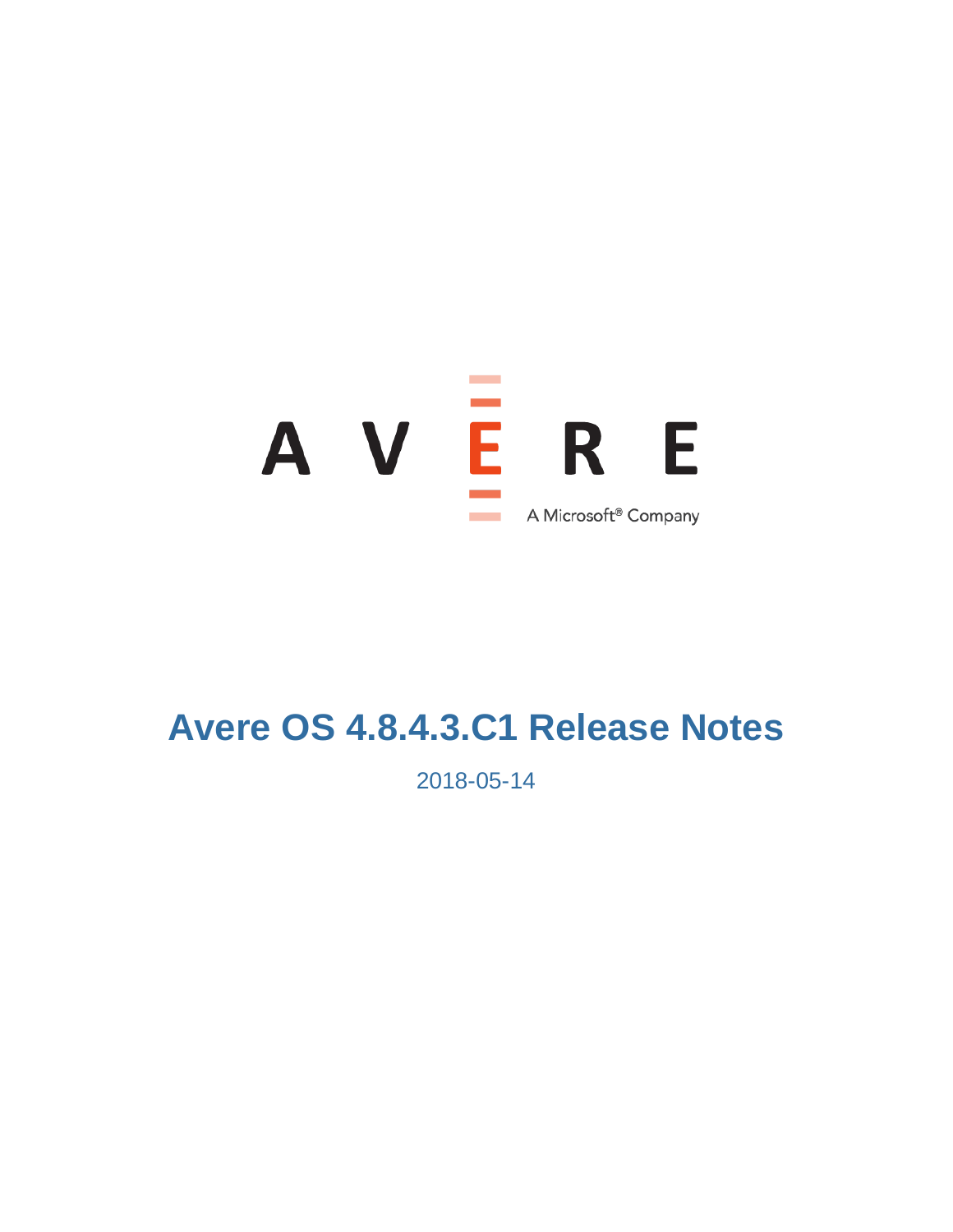# **Table of Contents**

[New in Avere OS 4.8.4.3.C1](#page-2-0) [New in Avere OS 4.8.4.3](#page-2-1) [New in Avere OS 4.8.4.2](#page-2-2) [New in Avere OS 4.8.4.1](#page-2-3) [New Features and Enhancements](#page-2-4) [FXT 5850 Edge Filer](#page-2-5) [Add Multiple Nodes at Once](#page-3-0) [Filters for Hot Files View](#page-3-1) [SMB2 Support](#page-3-2) [SMB Security Improvements](#page-3-3) [Express Snapshots](#page-4-0) [Snapshot Style Comparison](#page-4-1) [Snapshots Can Be Taken on FlashMirror Targets](#page-5-0) [Resolved Issues](#page-5-1) [Cloud Object Store](#page-5-2) [Filesystem](#page-6-0) [FlashMove/FlashMirror](#page-7-0) [General](#page-8-0) [NFS](#page-9-0) **[Security](#page-10-0)** [SMB/CIFS](#page-10-1) [vFXT](#page-10-2) Contact Support - [Avere Global Services](#page-10-3)

# **Copyright Information**

Copyright © 2018 Avere Systems, Inc. All rights reserved. Specifications subject to change without notice.

No part of this document covered by copyright may be reproduced in any form or by any means – graphic, electronic, or mechanical, including photocopying, recording, taping, or storage in an electronic retrieval system – without prior written permission of the copyright owner.

The product described in this document may be protected by one or more U.S. patents, foreign patents, or pending applications.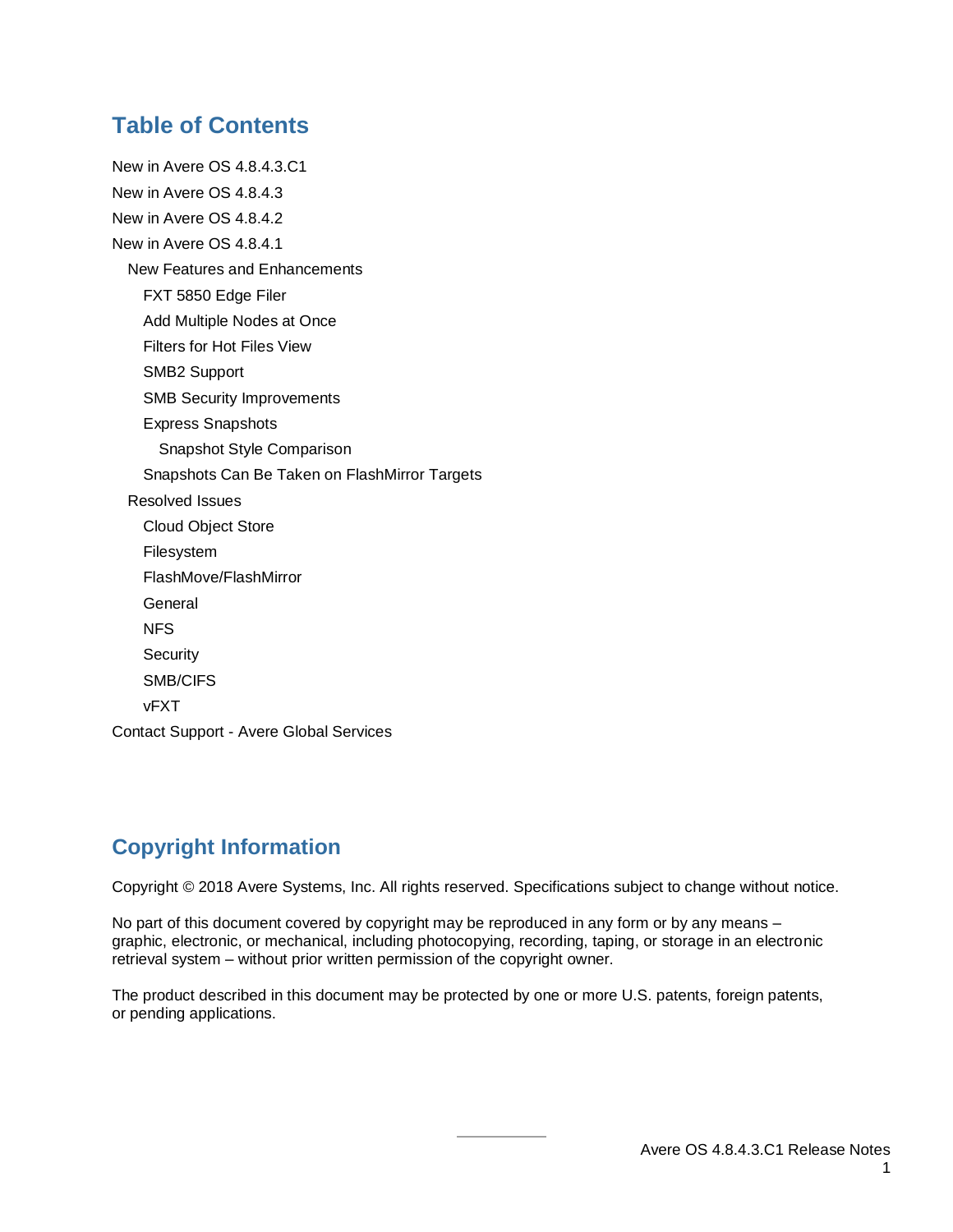# <span id="page-2-0"></span>**New in Avere OS 4.8.4.3.C1**

This release includes two critical fixes:

- 25482 Fixed a system restart that could occur after renaming files multiple times
- 25614 Prevent a system panic loop during startup

<span id="page-2-1"></span>Avere Systems recommends that all customers install this update.

# **New in Avere OS 4.8.4.3**

Avere OS 4.8.4.3 includes one bug fix, which corrects an issue that could cause a system restart when attempting to remove a directory on a cloud core filer that contains more than 200 empty segments. (25373)

# <span id="page-2-2"></span>**New in Avere OS 4.8.4.2**

This release includes bug fixes and other enhancements.

# **Resolved Issues**

## **Filesystem**

25544 A logic error was fixed that could cause a system restart after the system failed to get a filehandle.

## **General**

<span id="page-2-3"></span>25497 Fixed an error in recently added code that could create excessive spurious alerts. This defect was discovered in internal testing, but can possibly affect any cluster running Avere OS 4.8.4.1.

# **New in Avere OS 4.8.4.1**

# <span id="page-2-4"></span>**New Features and Enhancements**

# <span id="page-2-5"></span>**FXT 5850 Edge Filer**

This release supports the new Avere FXT 5850 Edge Filer. The FXT 5850 features all Flash storage and has double the DRAM and storage capacity and more than twice the network bandwidth of other FXT 5000 Series models. Read<http://www.averesystems.com/products/fxt-5850> for more details.

Note that Avere OS version 4.8.4.1 is the minimum version that supports the FXT 5850 model. If you want to add an FXT 5850 Edge Filer to an existing cluster, you must first upgrade the cluster's Avere OS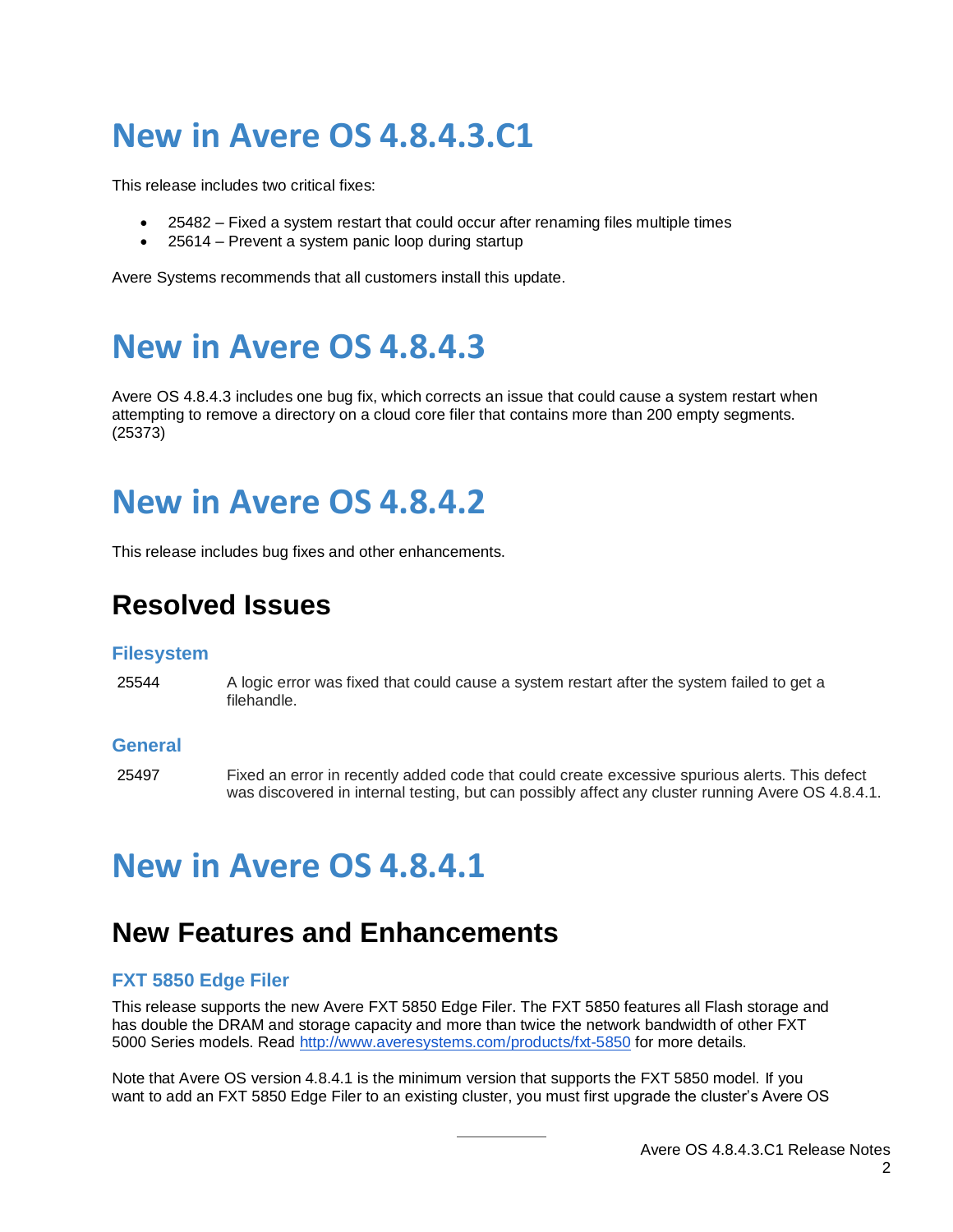software to version 4.8.4.1 or higher. Earlier software does not recognize an FXT 5850 as an eligible cluster node.

# <span id="page-3-0"></span>**Add Multiple Nodes at Once**

Changes made in this release allow you to add two or more nodes to an Avere cluster at one time. The XML-RPC command node.allowToJoin now accepts a comma-separated list of node names to support situations where you want to add more than a single node.

This change applies both to FXT Series hardware clusters and to vFXT systems.

The option is not yet available through the Avere Control Panel. Contact Avere Global Services if you need help accessing or using the XML-RPC API. (24421)

# <span id="page-3-1"></span>**Filters for Hot Files View**

Filters have been added to the **Hot Files** table on the **Dashboard** tab of the **Avere Control Panel**. The filters allow administrators to set a minimum size or rate for determining which files appear in the list.

| Conditions (0)<br>Alerts (0) | VServers (1)            | Core Filers (1)<br>Nodes (4) | <b>Hot Files</b><br><b>Clients</b> | Cache |
|------------------------------|-------------------------|------------------------------|------------------------------------|-------|
| Ops<br><b>Show</b>           | Cluster-wide view       |                              |                                    |       |
| Show at least 0              | Auto-refresh<br>Ops/Sec |                              |                                    |       |
| <b>Name</b>                  | <b>Type</b>             | <b>FXT Node</b>              | Ops/sec                            |       |
| No active files              |                         |                              |                                    |       |

The filters are different depending on which option is selected in the **Show** menu.

- For **Operations**, you can filter by a minimum number of operations per second.
- For **Directory Updates**, you can set a minimum number of updates per second.
- For **Bytes Read/Written**, you can set filters for the minimum number of bytes read and for the minimum number of bytes written, and combine the two options with **and** or **or**.

| Conditions (0)                                                  | Alerts (0)                              | VServers (1)    | Core Filers (1)   | Nodes (4) | <b>Clients</b> | <b>Hot Files</b> | Cache |
|-----------------------------------------------------------------|-----------------------------------------|-----------------|-------------------|-----------|----------------|------------------|-------|
| Bytes Read/Written $\div$<br><b>Show</b>                        |                                         |                 | Cluster-wide view |           |                |                  |       |
| Show at least 0<br><b>and</b><br><b>D</b> or<br>Show at least 0 | <b>Byte Reads</b><br><b>Byte Writes</b> | Auto-refresh    |                   |           |                |                  |       |
| <b>Name</b>                                                     | <b>Type</b>                             | <b>FXT Node</b> |                   | Reads     |                | <b>Writes</b>    |       |
| No active files                                                 |                                         |                 |                   |           |                |                  |       |

<span id="page-3-2"></span>Enter the minimum value in the filter and click **Enter** to see the filtered result. (23555)

## **SMB2 Support**

The Avere cluster now can use SMB2 to communicate with Active Directory domain controllers and several types of NAS core filers. SMB2 is supported on NetApp filers (clustered and non-clustered mode) and Isilon storage systems. Contact Avere Global Services for details about which systems are supported.

<span id="page-3-3"></span>SMB1 is still available for all supported core filers. Consult your core filer's documentation to learn how to enable or disable SMB1 and SMB2. (23898)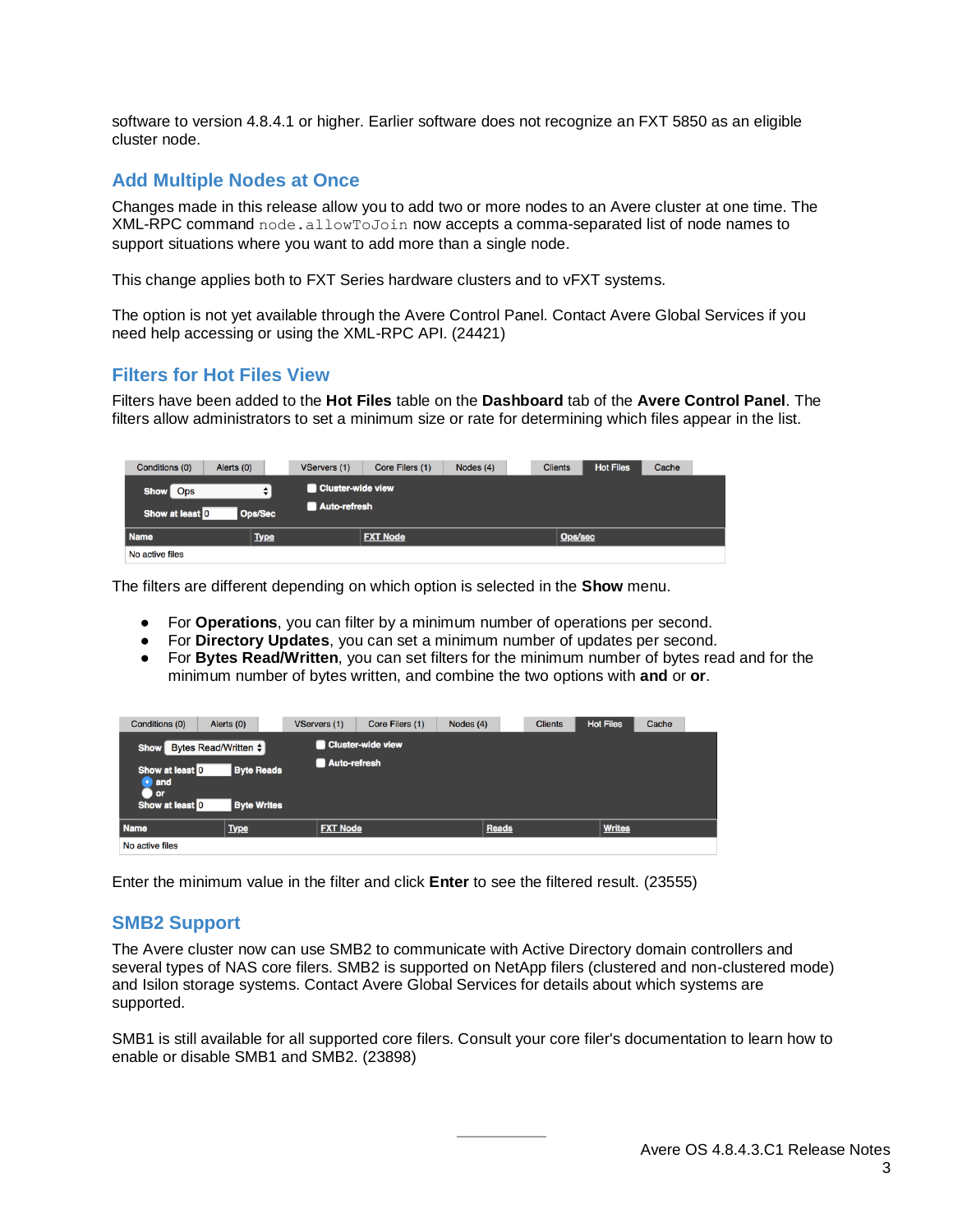# **SMB Security Improvements**

Several changes were made to allow administrators to customize security settings in SMB operations.

Two changes were made to allow administrators to disable insecure authentication methods:

- NTLM-encrypted password authentication for users now can be disabled. If NTLM encrypted password authentication is disabled, then only NTLMv2 responses are accepted from clients. (25250)
- NTLMSSP authentication from an Avere cluster to AD servers and NAS core filers now can be disabled. (25244)

These settings can be modified by using the Avere Control Panel or the XML-RPC configuration method cifs.setOptions.

An additional change adds SMB server signing configuration to the Avere Control Panel web interface. The **VServer** > **CIFS** settings page now includes a drop-down control for selecting auto, mandatory, or disabled. (25251)

# <span id="page-4-0"></span>**Express Snapshots**

A new setting is available for cloud core filer snapshots. *Express* snapshots perform a snapshot of the cloud core filer contents without flushing all modified data in cache to the core filer. That is, only data that has been written to the cloud bucket is included in the snapshot; recently changed files that are only stored in the Avere cache will not be included.

Express snapshots have a minimal impact on client performance, but they also do not guarantee that the snapshot represents the latest changes.

Standard snapshots are now known as *strict* snapshots. In strict snapshots, the cache is fully flushed to ensure that all data is consistent between the cache and the cloud core filer before the snapshot is taken.

<span id="page-4-1"></span>The table below highlights the differences in the two snapshot styles.

| <b>Express Snapshot</b>                                          | <b>Strict Snapshot</b>                                                                         |
|------------------------------------------------------------------|------------------------------------------------------------------------------------------------|
| Snapshot is taken without flushing modified data                 | All modified data are flushed to the core filer<br>before the snapshot                         |
| Minimal impact on client performance                             | Client performance can slow during snapshot<br>processes                                       |
| Snapshots can be taken more frequently and<br>under higher load  | Snapshots should be scheduled so they do not<br>coincide with periods of high load             |
| Not appropriate if strict point-in-time consistency is<br>needed | Guarantees strict point-in-time data consistency<br>for sensitive applications or database use |
| Suitable for archiving work load                                 | Suitable for incremental backups with requirement<br>of point of time consistency              |

## Snapshot Style Comparison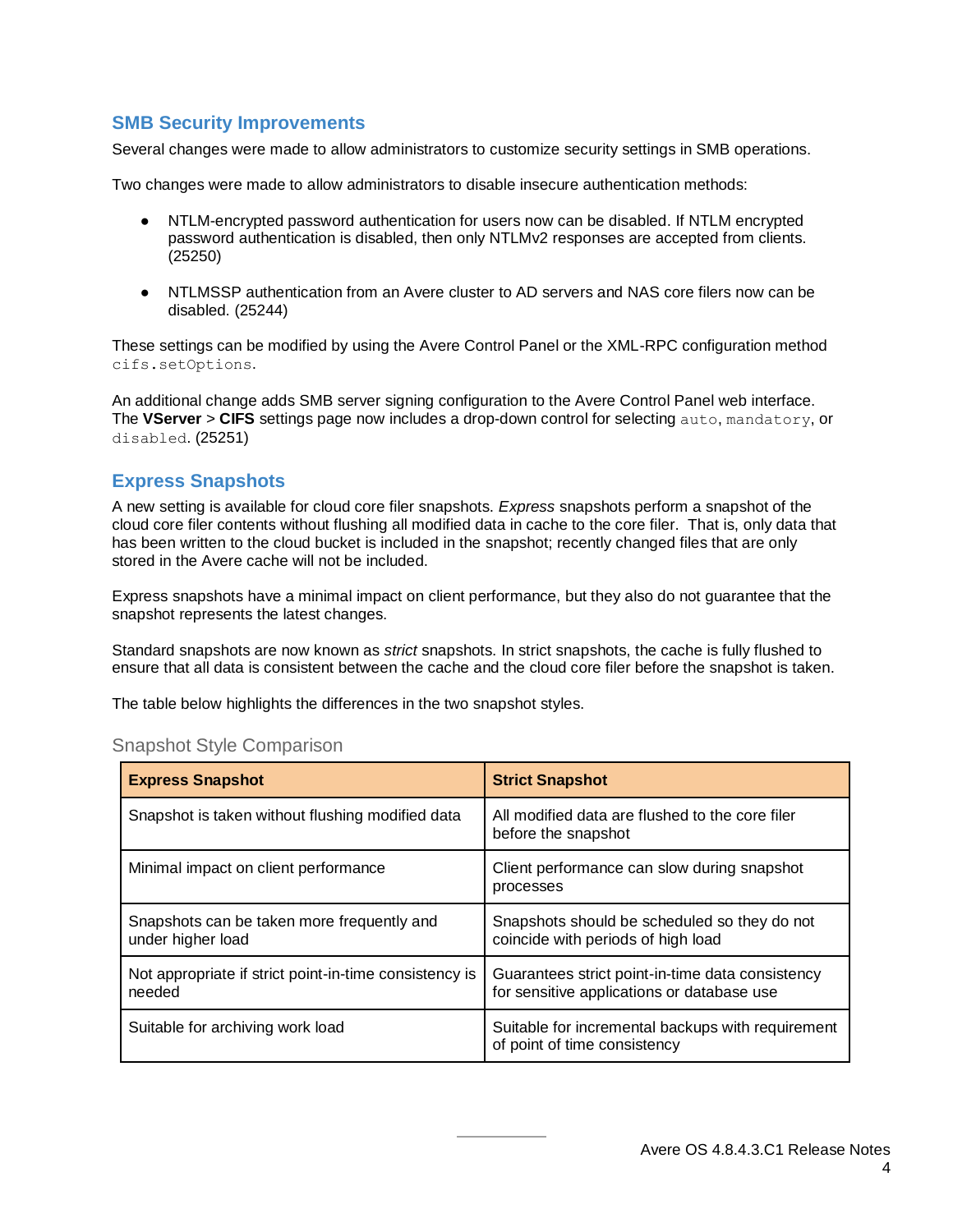A new field labeled **Snapshot Type** appears when creating a cloud snapshot or snapshot policy in the Avere Control Panel. You can choose **Express** or **Strict** (traditional style). Note that you cannot schedule both types of snapshots simultaneously on the same core filer.

Snapshots that were created before the upgrade continue are unchanged and continue as strict snapshots.

# <span id="page-5-0"></span>**Snapshots Can Be Taken on FlashMirror Targets**

You can now create snapshots of a cloud core filer that is the destination of a FlashMirror job. Snapshots can run any time the job is active and in a synchronized state. (24912)

# <span id="page-5-1"></span>**Resolved Issues**

## <span id="page-5-2"></span>**Cloud Object Store**

- 22186 Cloud object store versions numbers are now kept in a replicated persistent database to help guarantee that the latest version is being accessed.
- 22541 Reworked thread creation strategies to prevent a system restart caused by thread memory issues.
- 22947 Corrected a flaw that caused temporary overloads in memory allocations and could lead to filesystem restarts.
- 23324 Modified the strategy for TCP/IP communication with core filers to improve management of multiple cloud core filers.
- 23802 Improved efficiency in parsing the large snapshot database object to avoid system restarts. The snapshot database can grow very large when more than a thousand scheduled snapshots are created and deleted over time. This change also ensures that the snapshot object is only as large as the number of active, undeleted snapshots.
- 23891 Prevents stuck read/write operations to files that exceeded a certain size.
- 23953 Ensure that the correct setting is used for the allowed number of TCP connections to a cloud core filer.
- 24057 Sets a maximum time limit for removing an empty cloud core filer when the "force" option is used. Before this fix, such operations could sometimes fail.
- 24065 Ensures that failover takes place quickly even if a time-consuming file operation is in progress. Before this change, if a node or service failure occurred while a large file was being removed or truncated, the failover was delayed until the file operation completed.
- 24447 This change improves read throughput performance in a mixed read/write workload. Before this, cloud core filer throughput could be poor if a client that was already reading data also began writing.
- 24591 You now can modify the number of TCP connections to a cloud core filer without needing to restart the system.
- 24702 Improved the performance of read operations from cloud core filers while writes are going on.
- 25155, 25163 Changed the Avere Control Panel so that it does not allow a snapshot to be cancelled when the snapshot is in the process of being written to the core filer.
- 25400 Change the default object size ("otherSegmentBytes") for cloud core filers to 8 MB when creating a vFXT cluster and core filer in the same cloud provider.
- 25452 This change ensures that express snapshots always complete. This update fixes an issue that could cause express snapshots to get stuck in a way that also stopped progress on all operations to the affected cloud core filer. (In that situation, the snapshot had to be cancelled and processes restarted.)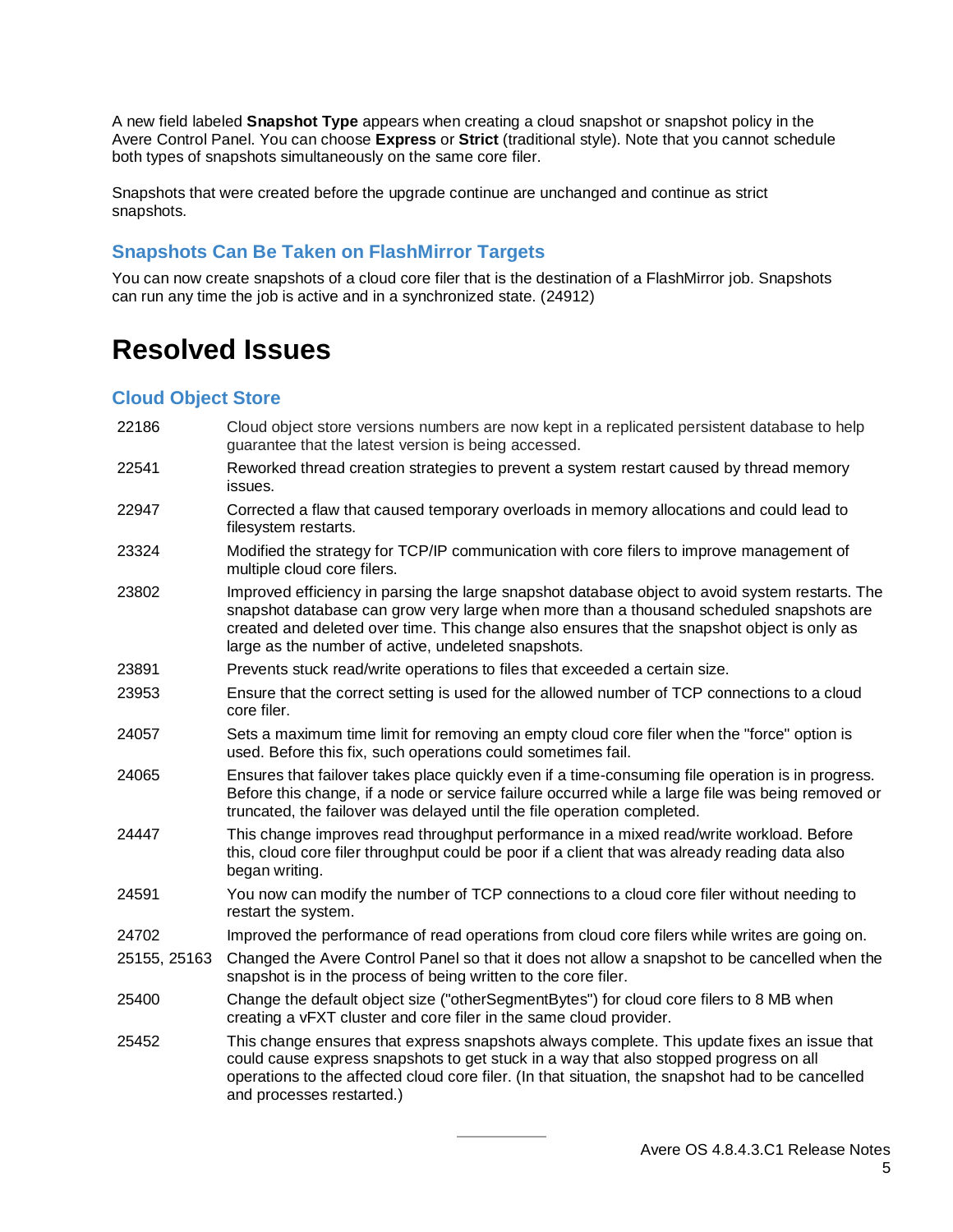## <span id="page-6-0"></span>**Filesystem**

- 19180 Fixed a rare race condition that affected setting the failover version while the file system process was restarting.
- 21116 Fixed a filesystem service restart that could occur when a node was removed from a cluster under load.
- 22165 Suppressed repeated "service not found" status messages during cluster rebalance.
- 22750 Corrected a flaw that caused core filer cache policy changes and invalidations to get stuck.
- 23149 Fixed a rare crash in the directory cache.
- 23309 Added the ability to force a flush operation that stopped because it attempted to remove a nonempty directory from the core filer. The alert message on the Avere Control Panel Dashboard now includes information about how to determine whether or not forcing the deletion is safe, and contains a link to the Support page, which shows buttons for retrying the flush operation or forcing it to complete.
- 23407 Fixed an issue that could cause an error message about Local Directories to appear on systems that did not have any core filers using Local Directories.
- 24287 Corrected a flaw in automated recovery from stuck directory removal processes. Before this change, excessive retries could be generated if a "no entity" message was returned when removing a directory as part of a flush.
- 23530 Improved performance by creating a more efficient process for scanning filesystem buffers to determine what needs to be written to the core filer.
- 23553 Fixed a rare problem that could cause cache filesystem errors after deleting certain files.
- 23718 Limits the number of retries allowed when flushing a cached metadata operation. This change allows the system to move on to other operations and return to the problematic task later. Before this change, it was possible for a create operation to stall because space was unavailable and block a remove operation that would free the required space.
- 23725 Fixed a bug where removing a core filer caused errors with later operations to valid junctions.
- 23771 Added XML-RPC commands to rebalance metadata servers (Directory Managers) onto a subset of cluster nodes. This change improves efficiency when removing or replacing multiple nodes in a cluster, because you can rebalance the nodes that will remain in the cluster ahead of time instead of rebalancing the cluster after each removal.
- 23783 This change fixed a bug where certain operations are not woken up properly, causing the cloud snapshot process not to make progress.
- 23885 Corrected a race condition during shutdown of metadata caching that occasionally caused filesystem service crashes during failover.
- 23985 Fixed a problem that could cause a system restart when pruning large directories to free space. This issue only affected systems with Local Directories enabled.
- 23997 Fixed a bad assert that could cause a system restart.
- 24071 Improved efficiency by assessing file metadata operations and not pushing them to backend storage if no net change was made.
- 24080, 24268 Added a feature to track operations by user and include details in data dump reports.
- 24153 Corrected thread locking to prevent a restart in filesystem HA services.
- 24253 Resolved a problem that caused the cluster statistics collection process to sometimes hold a user-level thread lock while reading from disk, which could cause a watchdog-related system restart.
- 24322 Made identifier checks more rigorous to resolve a customer issue where an invalid UUID prevented node removal.
- 24332 Fixed a race condition in byte-range locks used for read-ahead operations.
- 24346 Fixed a system restart during high load after accessing more data than fits into memory.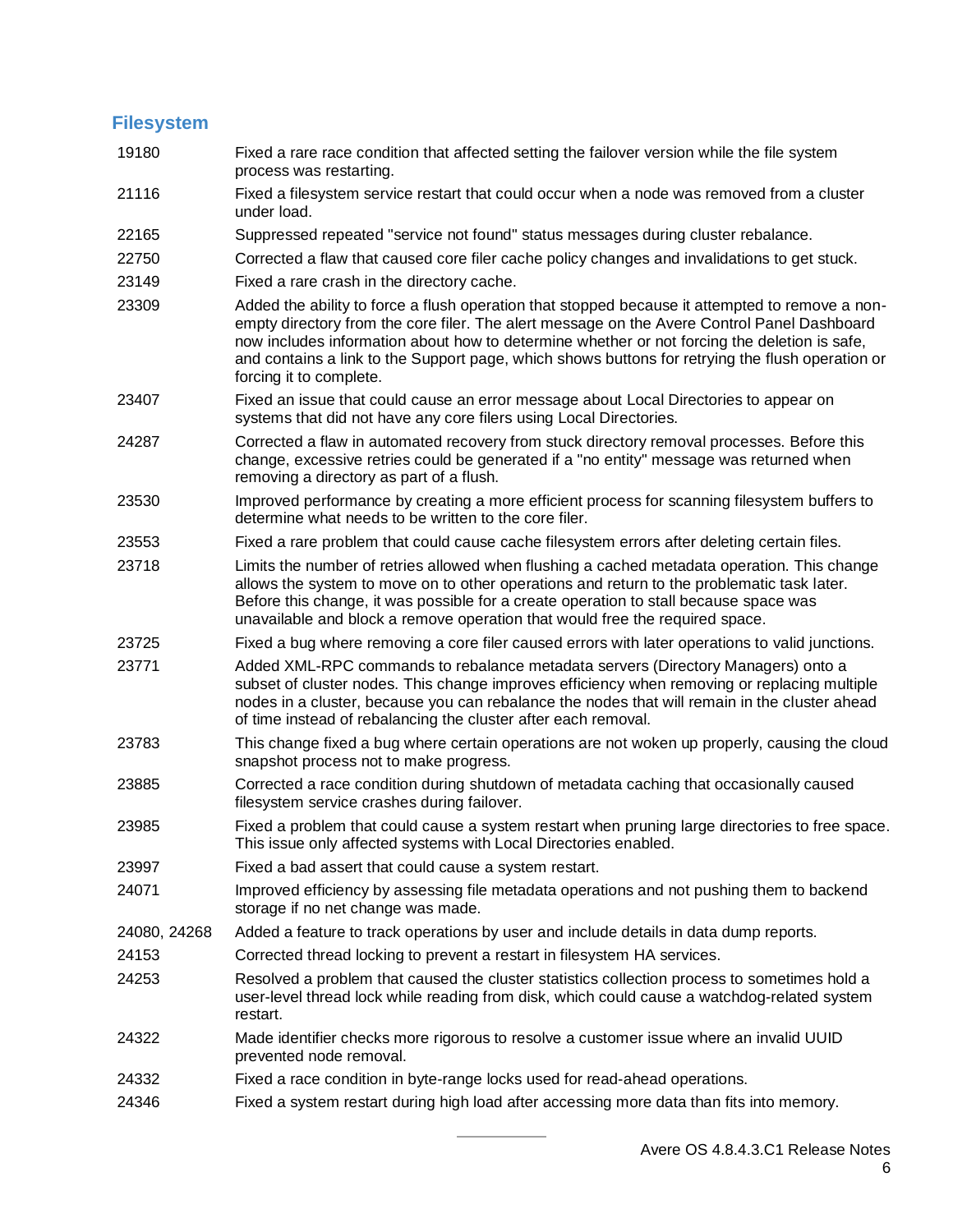| 24379 | Reduced the amount of time that a lock is held during a node removal to increase concurrency.                                                                                                        |
|-------|------------------------------------------------------------------------------------------------------------------------------------------------------------------------------------------------------|
| 24404 | Improved efficiency of token revokes to avoid high CPU load.                                                                                                                                         |
| 24509 | Removed an unneeded alert about an NFS barrier during writeback operations. This alert<br>message was shown during routine system and service restart processes, and did not<br>automatically clear. |
| 24557 | Reduced the startup time for a vFXT cluster by removing an unneeded nvram process.                                                                                                                   |
| 24630 | Fixed a race condition that could cause the filesystem process to restart when internode<br>communication is timing out.                                                                             |
| 24655 | Fixed a memory leak in the directory manager module.                                                                                                                                                 |
| 24673 | Fixed a rare filesystem restart that was caused by an internal filesystem walker that exited<br>without setting the correct flag.                                                                    |
| 24674 | Added a mechanism to limit memory consumption by adjusting token numbers on a system<br>with high load.                                                                                              |
| 24895 | Removed an inefficiency in handling cache lock releases. Before this change, a system restart<br>could sometimes occur while writing a lot of data to a large file.                                  |
| 25036 | Improved the display of hot files read and write statistics to show 0 if no operations have taken<br>place since the system started.                                                                 |
| 25041 | Updated token management processes to grant tokens more quickly.                                                                                                                                     |
| 25176 | Fixed a race condition in HA transaction operations.                                                                                                                                                 |
| 25362 | This change fixed latency in client operations that was caused by a socket error in inter-node<br>communication that affected token management.                                                      |
| 25417 | Fixed an uncommon system race condition that could possibly cause hung client write calls if<br>writing a single very large file.                                                                    |
| 25454 | Updated code to better handle token cleanup after removing a core filer.                                                                                                                             |
| 25471 | Some Linux core filers incorrectly return an EXDEV error for a rename operation. This change<br>allows the Avere cluster to ignore such errors and do a quick retry instead, which typically         |

## <span id="page-7-0"></span>**FlashMove/FlashMirror**

resolves the problem.

- 20757 Improved performance and reduced the duration of client outages during the transition from source to destination in a data management job.
- 23875 Fixed a system incompatibility that prevented users from creating data management jobs if the target was a NetApp core filer using Clustered Data ONTAP.
- 24064 Enabled the option to transfer source export policies to destinations that are subdirectories of a junction. If the destination is not on a core filer that supports hierarchical exports, or if the subdirectory is not also a mount point, the export policy is not transferred.
- 24882 Fixed a somewhat rare race condition that could cause a main filesystem process restart during post-processing after completing a data management job.
- 24917 Added a custom setting for ignoring the nanosecond value in file mtime and atime values. This setting can be used when testing with rsync to work around an rsync bug that inconsistently updates the nanosecond portion of mtime and atime metadata.
- 24928 Instituted a migration pre-check that verifies that the namespaces involved in the migration are not damaged before the job starts to copy data.
- 25129 Fixed a race condition that could cause a system restart when initializing a data management iob.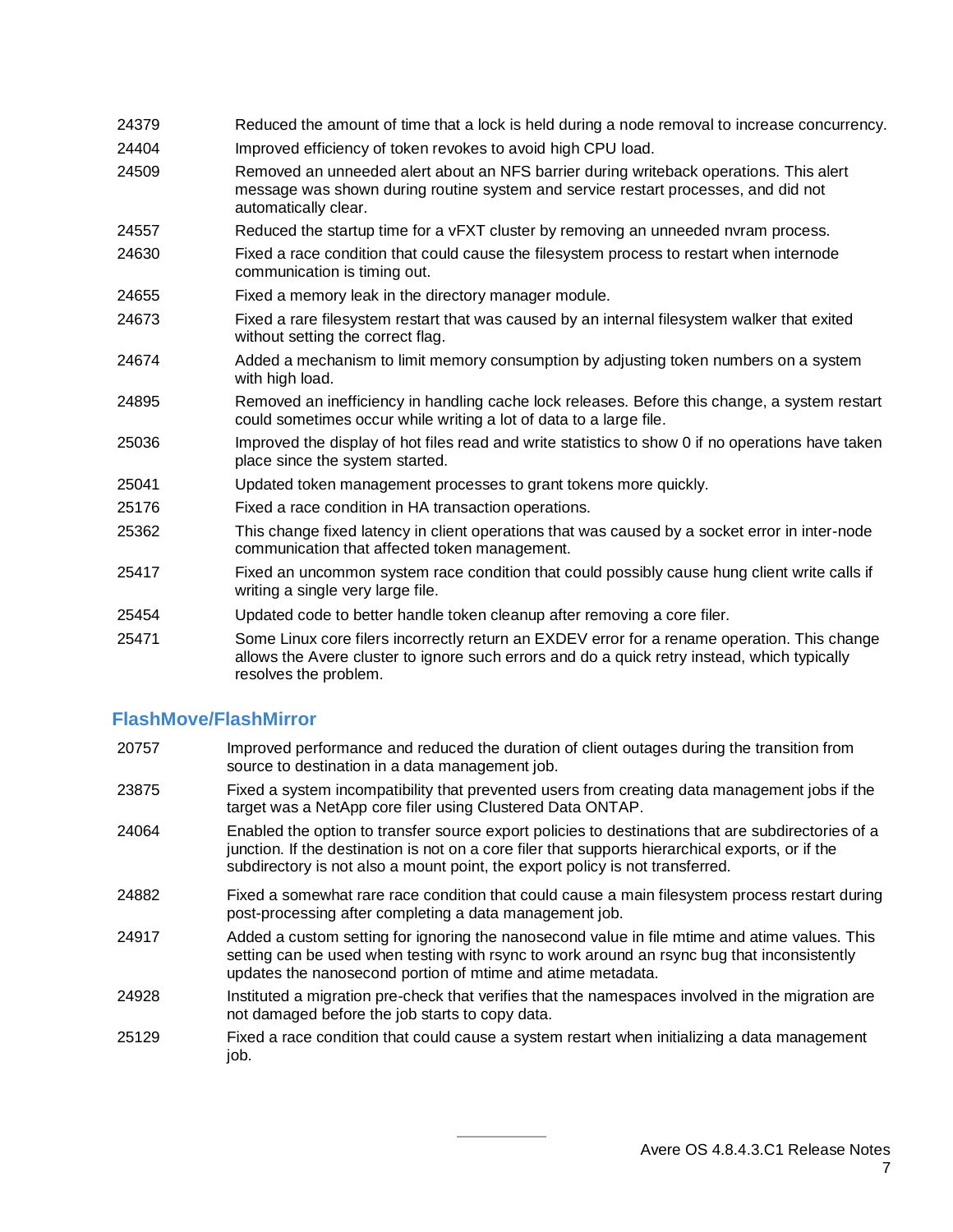- 25422 Fixed an issue where aborting a migration and then very quickly attempting to use the core filer export again could sometimes result in the core filer export's being inaccessible to the Avere cluster.
- 25430 In a FlashMove or FlashMirror job where the destination has existing data and the **Overwrite** mode is set to **Date/time**, it's possible to have files that are hard-linked on the source, but not on the destination. This change enables the mover to fix the hard links on the destination so that they match the source.

### <span id="page-8-0"></span>**General**

| 18045        | Added the keyMgmt.testKmipServer () call to the XML-RPC API.                                                                                                                                                                                                                                                                    |
|--------------|---------------------------------------------------------------------------------------------------------------------------------------------------------------------------------------------------------------------------------------------------------------------------------------------------------------------------------|
| 20382        | Fixed a problem that caused the rate displayed in the dashboard Hot Clients tab to intermittently<br>show as 0 ops/second.                                                                                                                                                                                                      |
| 22468        | Prevent a spurious error message about an unhealthy state related to a forbidden token<br>manager move.                                                                                                                                                                                                                         |
| 23193        | Prevent excessive logging of netgroup host triples when netgroups are downloaded from an<br>external NIS server.                                                                                                                                                                                                                |
| 23321        | Fixed an error that could cause a spurious confirmation dialog to pop up when leaving the<br>Manage Core Filers settings page after adding or removing a core filer. The dialog incorrectly<br>warned that changes might not be saved, even if the operation had already completed.                                             |
| 23364        | Improved the memory buffer cache flushing to prevent system restarts                                                                                                                                                                                                                                                            |
| 23445        | Fixed input verification of the admin user's SSH login key when using the command-line<br>Maintenance Menu to set up a cluster. Before this change, the menu interface suggested a<br>default value of [none] for the SSH user key, but would not accept that value.                                                            |
| 23446        | Fixed a bug in certificate name matching that prevented administrators from deleting SSL<br>certificates by using the Avere Control Panel.                                                                                                                                                                                      |
| 23447        | Added the ability to choose an SSL certificate for the cluster on the Avere Control Panel. The<br>Cluster > General Setup page now includes a drop-down Cluster SSL Certificate menu<br>populated with the certificates that have been added to cluster. (Define certificates on the<br>Cluster > Certificates settings page.)  |
| 23639        | Fixed a multi-process race condition that could lead to deadlocked management processes.<br>This management deadlock had various symptoms, including loss of filesystems services for<br>public cloud object stores when credentials expired and could not be renewed.                                                          |
| 23767        | Improved network performance and solved a link aggregation imbalance problem by enabling<br>additional queues and software interrupt modulation in the network driver.                                                                                                                                                          |
| 23792, 22763 | Avere OS now recognizes additional valid headers on certificate PEM key files.                                                                                                                                                                                                                                                  |
| 23830        | Reduced memory usage by detaching unjoined pthreads.                                                                                                                                                                                                                                                                            |
| 23846        | Starting with Avere OS version 4.7, TLS1.2 and strong HTTPs ciphers are required for remote<br>connections. The XML-RPC client now explicitly checks for the Python minimum version of 2.7.9<br>and the OpenSSL minimum version v1.0.1g, because those are the minimum required versions<br>to support these security features. |
| 23867        | Fixed default internal cache sizes, which were being set incorrectly in some situations. Before<br>this change, reduced performance could be seen in the Access Control List (ACL) cache and<br>inode cache.                                                                                                                    |
| 23926        | The cluster.modifyCloudRegion RPC now requires the IAM service endpoint to be<br>provided when registering a custom region.                                                                                                                                                                                                     |
| 23983        | Boot script resilience was increased to allow software to start in the presence of some non-fatal<br>hardware errors.                                                                                                                                                                                                           |
| 24053        | Fixed a problem that could cause the wrong information to show in the SMB user to NFS user<br>overrides setting (the correct information was stored even though it wasn't shown).                                                                                                                                               |
|              |                                                                                                                                                                                                                                                                                                                                 |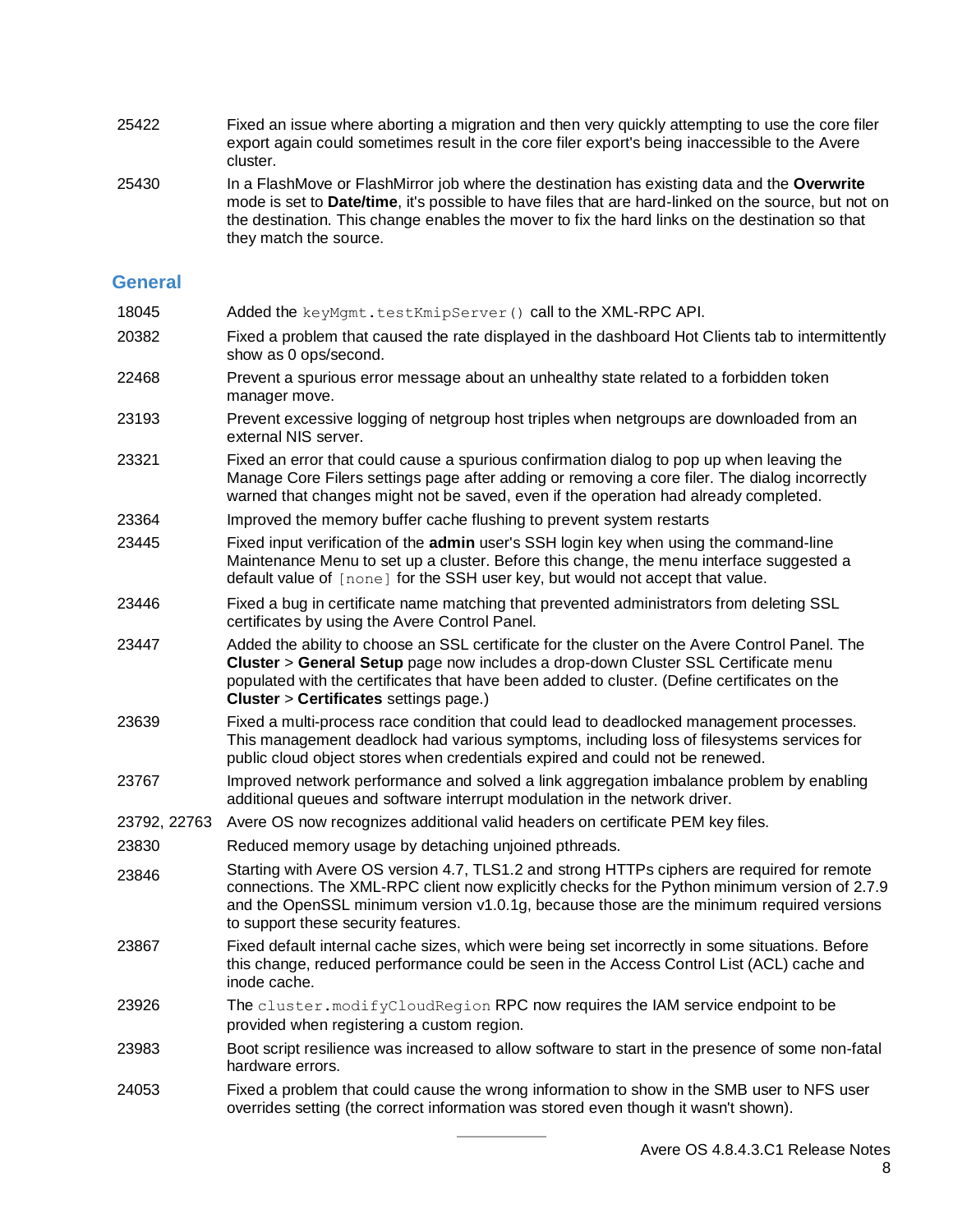- 24191 Changed code to prevent internal tracing files from being written out if the management process crashes.
- 24334 Corrected the method for initializing disk statistics. Before this change, incorrect initialization could sometimes cause invalid statistics values to be reported.
- 24353 Adjusted logic to prohibit certain internal operations based on system state.
- 24416 Fixed a bug that prevented packet captures from being run from the Avere Control Panel **Support** tab when "capture filter" was set.
- 24459 Adds enforcement of the maximum supported and tested cluster size of 24 nodes
- 25115 The text for specifying a new cloud core filer credential when adding a new core filer was changed to "add a credential set" instead of "create a credential" to avoid user confusion. This interface allows you specify a credential that already exists, but does not create a new one.
- 25299 Added internal instrumentation to the Avere OS management service (mgmtd) to keep track of outstanding requests in one of the subsystems.
- 24004 Enables all assigned cluster addresses during a node reboot or full service restart, instead of only enabling the first cluster address on a node. This fix shortens the service failover period, which was sometimes prolonged by active cluster nodes' trying to communicate with the unavailable addresses. VServer and management address activations are still deferred until cluster services are reestablished.

#### <span id="page-9-0"></span>**NFS**

- 24372 This fix prevents a system restart caused by referencing a particular internal data structure after its associated memory was freed.
- 24893 This fix allows the Avere cluster to use the '/' export in mount requests to NetApp core filers even though this export is not reported by the NetApp filer.

NetApp Clustered Data ONTAP releases starting with version 8.3 contain a new "showmount" feature that lists all of the ONTAP junctions. NetApp Clustered Data ONTAP releases starting with version 9.2 cause showmount to not report the  $\frac{1}{2}$  export, effectively blocking the use of these systems as core filers for an Avere cluster. This change works around that limitation to enable the use of these NetApp systems.

When using a clustered Data ONTAP core filer, make sure of the following things:

- The core filer definition in the Avere cluster must have its **Filer Class** field set to **NetappClustered**. You can check or update the setting in the **Core Filer Details** settings page.
- The showmount feature must be disabled on the NetApp filer. Use this configuration command on your NetApp clustered Data ONTAP system:

nfs server modify -vserver \${VSERVER} -showmount disabled

This change **does not** add support for the clustered Data ONTAP showmount feature.

If the showmount feature is accidentally enabled, this change blocks the use of the additional exports in the showmount response.

25160 NFS Kerberos session setup accesses keytabs in the local filesystem, which can cause extreme latency for NFS client operations. The latency is also visible as core filer latency. This change prevents the keytab accesses from interfering with normal operation processing.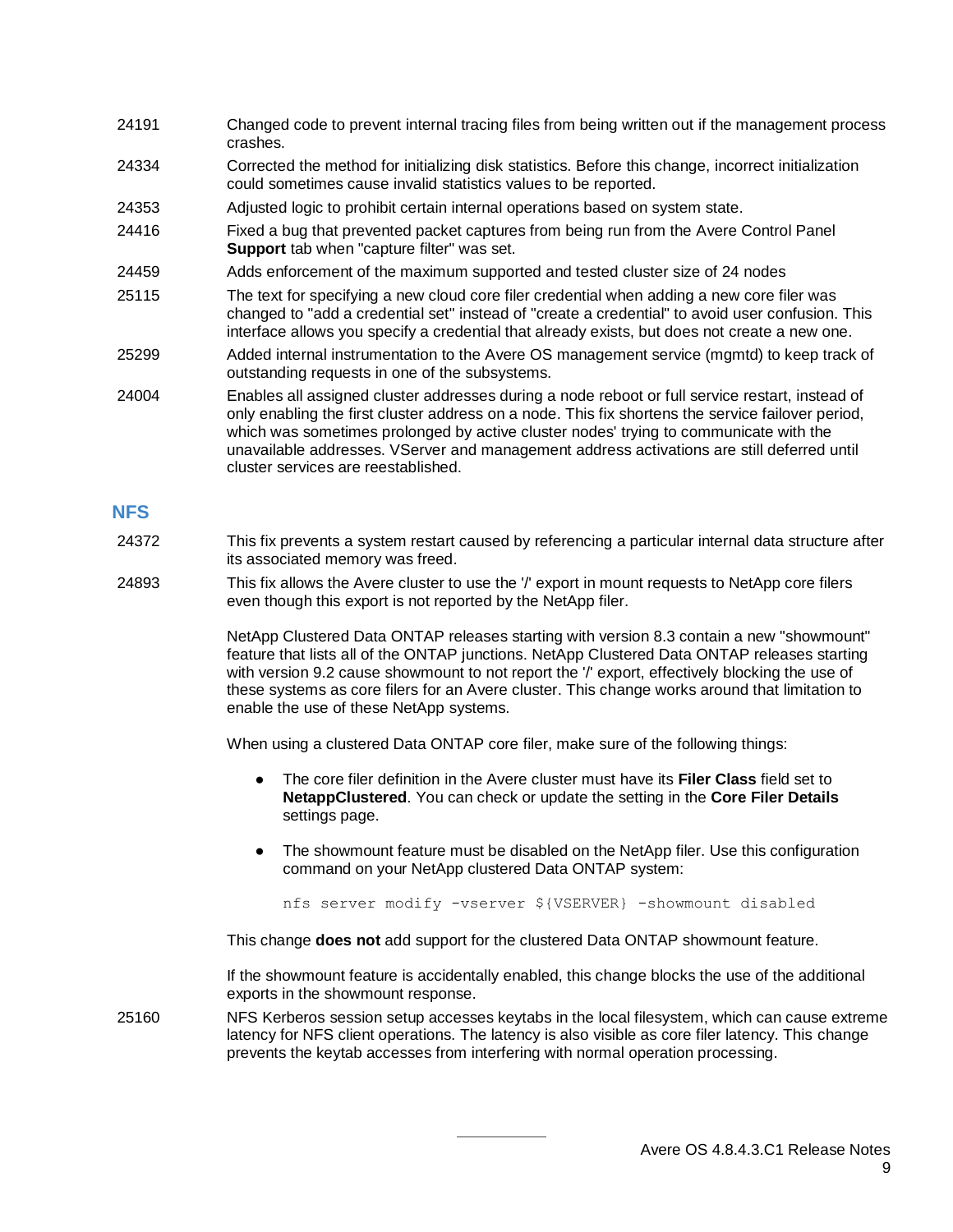25195 This change addresses an Avere filesystem service restart loop caused by lack of disk space in the support partition when snapshots are scanned for use by the SMB **Previous Versions** feature.

## <span id="page-10-0"></span>**Security**

- 23453 This fix restricts NTP so that it can run only control messages coming from nodes within the cluster.
- 24056 Updated an on-box debugging utility to not display user credentials when in verbose mode.
- <span id="page-10-1"></span>25030 This change ensures that self-signed SSL certificates are checked for expiration dates.

### **SMB/CIFS**

19699 This change automatically sets the SMB "archive extended" attribute for newly created files. (It does not change the default behavior for files that were renamed, written, or have changed size.)

> SMB servers typically set the "archive extended" attribute for newly created files, files that are renamed, files that are written, and files that change size.

Prior to this change, the Avere SMB server did not set the extended attribute in these cases. This behavior is consistent for both NAS and cloud core filers.

Some applications (such as some backup applications) rely on the archive bit in order to determine whether a file must be copied again. A better practice is to perform a timestamp comparison rather than an archive bit check.

A custom setting is available to cause Avere OS to set the archive bit for all of these file changes. Enabling this setting has a performance impact. Contact Avere Global Services for more details about this setting.

- 23882 This change improves the speed of SMB directory listings by pre-fetching multiple ACLs from a directory at once after a filesystem service restart. This feature is used for NAS core filers only. It is enabled by default.
- 24866 Fixed a bug that could cause a filesystem service restart when interpreting filesystem symlinks. The problem involved SMB and affected systems using read caching and core filer verification.

## <span id="page-10-2"></span>**vFXT**

- 23812 Fixed an open socket issue that prevented a vFXT instance from rebooting correctly.
- 24333 Updated code to ensure that cloud credentials can be refreshed during long-running cloud service processes.
- 24457 Updated vFXT creation code ensures that AWS tags are consistently applied to all components (disks and instances).
- <span id="page-10-3"></span>25116 Updated validation strategies for the administrative network configuration to allow an empty DNS domain.